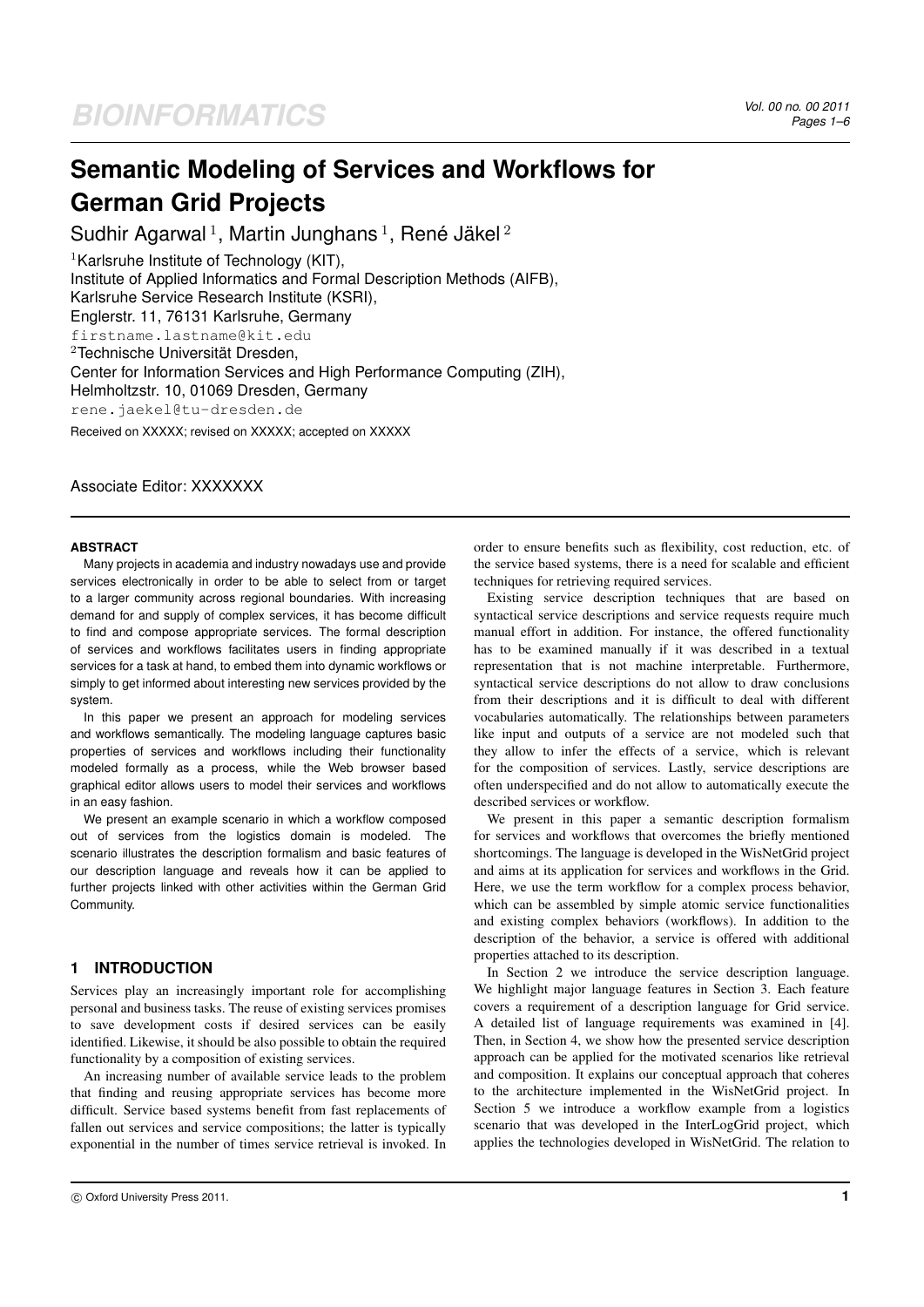

Fig. 1. Abstract Model of Services and Workflows

other approaches is given in Section 6 and we draw conclusions in Section 7.

# **2 SEMANTIC DESCRIPTION OF SERVICES AND WORKFLOWS**

In this section, we give an overview of the formalisms we use for describing functional and non-functional properties of services and workflows semantically. We first present the abstract model of the service and workflow properties and then show how the properties can be described semantically.

#### 2.1 Abstract Model of Services and Workflows

As shown in Figure 1, we consider functional and non-functional properties of services and workflows. We have justified and motivated in [10], why it is important to treat functional and nonfunctional properties uniformly. A description embraces a set of independent properties; one of which describes the functional and the others describe the non-functional properties. A service or a workflow operates on resources that we describe with an ontology to enable interoperability and automated reasoning on the description of the resources. The functionality of a service or a workflow is described with a  $\pi$ -calculus process expression, which allows description of even highly complex process with rather simple syntax. The resources used during the execution of a service or a workflow are referred to by corresponding associations from their use in the process expression to their ontological description. The ontology describing the resources semantically is often referred to as domain ontology of a service or a workflow. In addition to the functionality, we support modeling of the non-functional properties (NFPs) as well. Especially in case of NFPs it is very important that the values of the NFPs of a service or a workflow are trustable. Therefore, we model them as Simple Public Key Infrastructure (SPKI) certificates.

#### 2.2 Description of Functionality

The functionality  $(\Phi, O)$  of a service comprises the description Φ of its behavior, which is called Process in Figure ??, and the description O of the static domain knowledge used within the process. The naming of the resources like constants and variables occurring in such a process expression is defined in O by expressions of the  $\mathcal{SHIQ}(\mathbf{D})$  description logics.

The description formalism used to model the behavior is based on the  $\pi$ -calculus [15], a process algebra that supports dynamic workflows. Benefits of this approach, details on the description formalism, and its formal semantics were already introduced [1, 3].

DEFINITION 1. *Description Formalism of Process Behavior*

$$
\Phi(a_1,\ldots,a_n) \quad ::= \quad \mathbf{0} \mid c(x_1,\ldots,x_n).P' \mid \overline{c}\langle y_1,\ldots,y_n\rangle.P'
$$
\n
$$
\mid \quad l(x_1,\ldots,x_n)(y_1,\ldots,y_m).P' \mid P_1 \parallel P_2
$$
\n
$$
\mid \quad [\omega_1]P_1 + [\omega_2]P_2 \mid \text{QA}\{y_1,\ldots,y_n\}
$$

The process expression  $\Phi$  receives the arguments  $a_1, \ldots, a_n$ upon invocation. They are described by description logics expressions. I.e., the arguments can be described by, for instance, their type and the relationships among them or to other individuals. The *null process* 0 denotes a process that does not do anything and is used as termination symbol in a process expression.

The *input process*  $c(x_1, \ldots, x_n)$ . P' is a process that takes inputs at port c, which is a communication channel, and binds them to the variables  $x_1, \ldots, x_n$ . These variables are described by description logics expressions. In practice, it is useful to have information on the type of the communication protocol and messages transmitted over a channel. E.g., a book selling process sends the book via "HTTP" as PDF file or via "surface mail" as hard copy. The communication channel  $c$  is represented by an individual in  $O$  and refers to the information about the communication type and the partners (i.e., the two communication channel end points). The subsequent behavior of this process is defined in the process expression  $P'$  that follows.

Analogously, the *output process*  $\overline{c}\langle y_1, \ldots, y_n \rangle P'$  denotes a process that outputs the values  $y_1, \ldots, y_n$  at a port c and then behaves like  $P'$ . The constants  $y_1, \ldots, y_n$  are again specified by description logics expressions.

The *local process*  $l(x_1, \ldots, x_n)(y_1, \ldots, y_m)$ . P' performs the atomic operation l with the arguments  $x_1, \ldots, x_n$  and produces outputs  $y_1, \ldots, y_m$ . The arguments and the outputs are again described by description logic expressions. The operation is regarded to be atomic in order to allow the modeler to abstract from functionality provided by  $l$ . This is necessary if it is not desired or of no additional value to reveal the precise implementation of l. The functionality is characterized by the changes on the individuals introduced by this operation, that is the set of changes between the knowledge before and after the invocation of the local process l. These changes performed by  $l$  also represent the dependencies of the outputs on the arguments. The *composition*  $P_1 \parallel P_2$  consists of the two processes  $P_1$  and  $P_2$  acting in parallel.

The *summation*  $[\omega_1]P_1 + [\omega_2]P_2$  denotes a choice of one of the alternatives  $P_1$  or  $P_2$  guarded by conditions  $\omega_1$  and  $\omega_2$ , respectively. Each condition is a Boolean query that is evaluable to either true or false using the knowledge that is available at this stage of the described process. If several conditions can be evaluated to true, then only one subsequent process is chosen non-deterministically from the set of subsequent processes for which the condition holds.

Lastly,  $@A{y_1, \ldots, y_n}$  denotes the *invocation of an agent identifier*, which represents a named process expression. The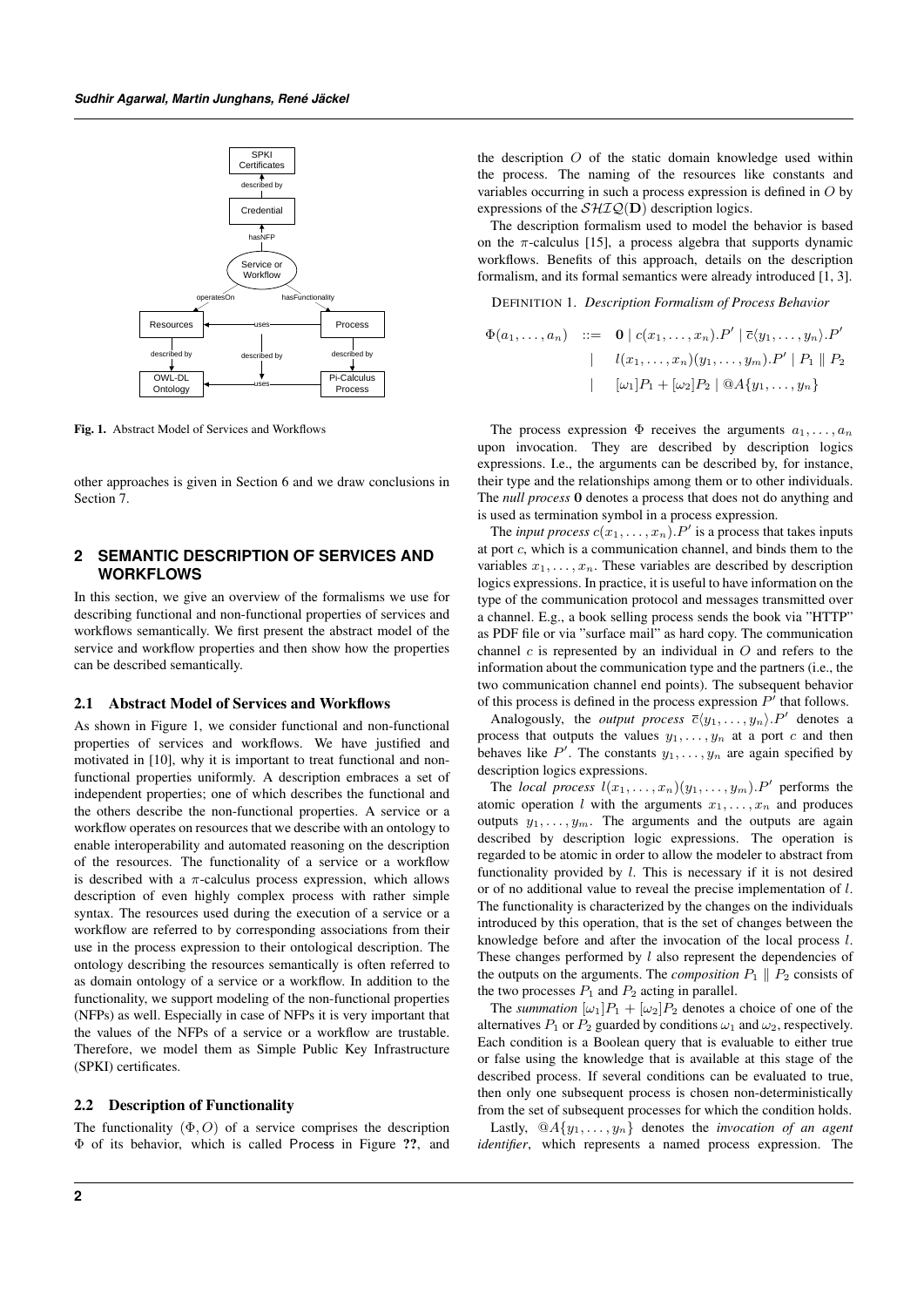arguments  $y_1, \ldots, y_n$  of the agent identifier A correspond to the arguments  $a_1, \ldots, a_n$  of a process P if P is described by the process expression  $\Phi(a_1, \ldots, a_n)$  and the agent identifier A with arity *n* is defined as  $A(y_1, \ldots, y_n) \stackrel{def}{=} P$ . The concept of agent identifiers can be used to embed processes recursively. For example, the invocation of a Web service can be expressed with an agent identifier invocation where the base URI of the service is the agent identifier A and the service parameters correspond to the arguments of A.

# 2.3 Description of Non-functional Properties

Non-functional properties (NFPs) are part of semantic service descriptions and supplement the behavioral description. In contrast to functional descriptions, NFPs describe manifold quality attributes of services. We model NFPs of a service or a workflow as described above with SPKI certificates, more specifically with a semantic extension of SPKI certificate in order to enable automatic reasoning about certifiable property names despite heterogeneity in their syntax. In a distributed environment without central control, providers or users of a service or a workflow can issue name certificates to the service or the workflow. A name certificate roughly certifies certain value of property to a service or a workflow. Furthermore, users or providers can issue delegation certificates to other users and providers to empower them for issuance of name certificates. Any users or providers can build their trust in other user and providers independently and there is no notion of global trust. Depending on such a trust policy of a user the significance of the NFP values of a service or a workflow is determined. For more details about semantic extension of SPKI certificates, access and trust policies, we refer to [5].

# **3 PROPERTIES OF THE DESCRIPTION LANGUAGE**

Adjacent to the introduction of the semantic modeling language in the previous section, we now want to elaborate on the attributes of the presented service description language and focus on the benefits that apply for the various Grid communities. We already analyzed the requirements on a language for modeling services and workflows in the Grid by an investigation of the applications and usage scenarios of services in different Grid communities [4]. The planned domain independent usage scenarios based on semantic service descriptions can be summarized with retrieval, ranking, composition, and the execution of services and workflows. In the remainder of this section, we discuss the essential properties of the description language for each domain independent usage scenario.

*Retrieval* denotes the identification of matching services, e.g., atomic Web services or already composed workflows. Therefore a formal specification of the demand (request) is required to express which properties of a service are required and which properties the service must not have. The retrieval component then allows for the reuse of existing service and workflows. *Ranking* deals with ordering the retrieval results according to the user's preferences. That is, if several services match a given request with respect to functional and non-functional requirements, preferences specify which services are better than others. Thus, ranking allows for a reasonable service selection from the retrieval results. *Composition* creates new workflows, i.e., complex services, from existing services and workflows. The composition complements retrieval as it can be possible to compose ad hoc workflows that fulfill the request and is composed out of existing services and workflow. The *Execution* uses the information captured by the service description language and invokes the services and workflows likewise.

# 3.1 Properties Concerning Retrieval

- The language allows for the specification of complex behavior, which includes types of input and output parameters, the relationships among them as well as the choreography and orchestration. Especially, an explicit modeling of the relation between output and input parameters allows to model and reason about the changes that are introduced by a service execution or a local operation.
- The description language supports mappings between different terms with equivalent meaning because it is likely that different providers will use different vocabularies. Such mappings are also inevitable as the requester typically uses a vocabulary that differs from the vocabularies used in service descriptions.
- User access rights can be explicitly modeled in order to grant or prohibit access to services and workflows for particular users or groups. For instance, not all workflows and services that are available in the Grid should also be read by all users or groups. Thus different different Grid communities can restrict the access to their services.
- The description of the communication protocols (e.g., HTTP, mail) allows a differentiation between similar services operating with different protocols. Protocol wrappers that allow to invoke services with other protocol are also described if applicable. Such wrappers as well as scripts that perform small tasks and typically are not published as Web services are modeled as services in the presented description language, too. Thus, transformation steps that allow to invoke services with altered interface or protocol are also reflected in a workflow description.

# 3.2 Properties Concerning Ranking

- The service description formalism also captures non-functional aspects of a service and workflows. Non-functional properties are first class citizens when different services are compared with each other and an ranking of the service's suitability is computed based on user preferences. Ranking can be applied to choose the best service(s) from a set of discovered services that, ensured by the retrieval component, satisfy the functional requirements.
- Non-functional properties describe manifold attributes like the quality of the service, which in turn can be modeled by a vast amount of properties like price, response time, availability, etc. Since the selection of service is based on the ranking of the services, the authenticity of the properties and their value is crucial for the user. Therefore, our description language includes a mechanism to certify service properties in a decentralized way.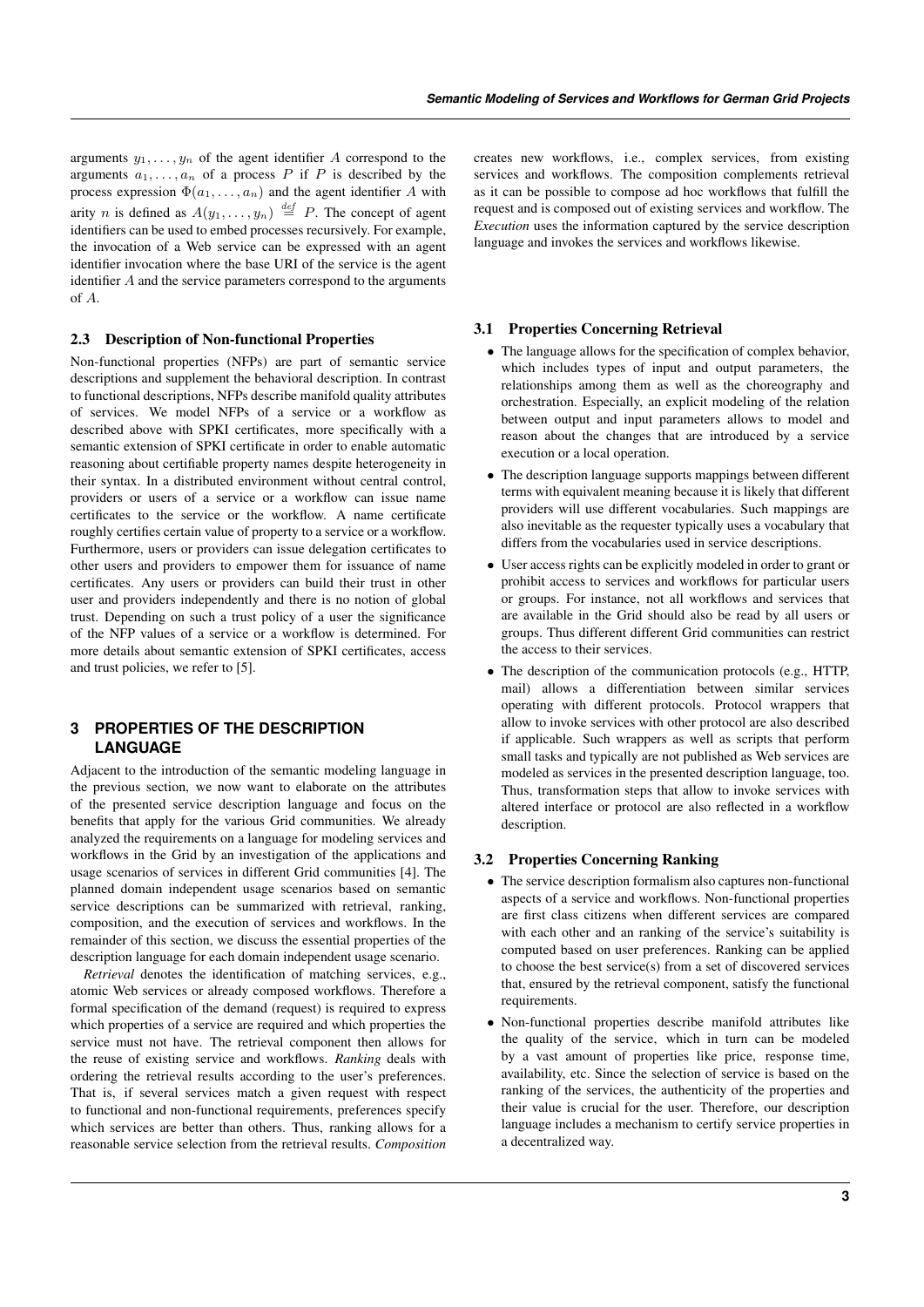#### 3.3 Properties Concerning Composition

- The description language covers atomic services and complex services uniformly. Therefore, a distinction between the behavior of services and workflows as a composition of atomic and complex services can be left out. Both types are semantically described in the presented description language and differ only in their complexity of the described behavior. Therefore, any service described with our language can be considered for a reuse in a new composition. Consequently, the properties of the language apply to both services and workflows likewise.
- The data flow within a workflow is modeled semantically by communication activities like input and output operations. Parameters and their types and relationships as well as the communication channel with the communication endpoints and the communication protocol are contained in the description. The control flow within compositions can be modeled by language elements such as sequence and choice.

#### 3.4 Properties Concerning Execution

- In contrast to most other workflow languages that model a centralized execution, the presented description language allows for a decentralized execution. This property is inherited by the mobility of the  $\pi$ -calculus, i.e., communication channel information can be exchanged as data objects between different services.
- Actors and communications between them are included in the service descriptions. This information is necessary for a correct execution. It enables the description of human tasks in a composition, for instance the input of text in a Web form and the subsequently transmitted information.
- In compositions, communications with external partners may also take place. Therefore, the description language allows to describe services that communicate with other services. E.g., a user provided delivery address can be forwarded to another shipping service without requiring further user interaction.

#### 3.5 Additional Unstructured Properties

- Full-text description elements of service descriptions attach metadata information. It may contain information about context sensitivity, which is exploited when a search request contains the description of the user's context.
- The service can be classified optionally using an taxonomy that is modeled in an ontology. Classifications are often useful as they are intuitive for users and can be exploited in certain settings in order to improve computational performance.

# **4 USAGE OF SEMANTIC SERVICE & WORKFLOW DESCRIPTIONS**

After we introduced the semantic description language that can be used to describe services and workflows likewise, we want to show in this section how the formalism can be applied for practical use, for instance in the German Grid settings. We will introduce a conceptual architecture of tools that build on the presented



Fig. 2. Conceptual architecture for a usage of service and workflow descriptions, drawing on the example of a search scenario.

language and provide the typically aimed functionalities like search, composition, and execution of services and workflows.

We created a Java API for the description language presented in Section 2 that allows us to develop tools that use these descriptions. The conceptual architecture of tools based on the description language API is depicted in Figure 2. In the following we explain the depicted components. The *knowledge layer* manages the knowledge that is necessary to describe services. The knowledge is expressed in ontologies that are stored in the ontology repository within the Grid. We use an integrated Rule Oriented Data System (iRODS [16]) system to organize distributed data and its meta data in the Grid. The layer offers the following functionality: (i) save ontologies, (ii) search ontologies, (iii) extraction of ontologies based on existing information, (iv) mapping between ontologies, and (v) derive new information and new knowledge from existing ontologies.

The *service layer* represents an infrastructure for the management, composition, and execution of services. In the WisNetGrid project we consider complex workflows for information processing and knowledge creation. This layer comprises the *service repository*, i.e., a registry for services that also manages the storage of the service descriptions in the Grid. It allows to create, read, update, delete descriptions. Also, users can lock descriptions or get notifications upon changes by other users.

The *reasoner* allows to access and conclude from the semantic descriptions in conjunction with the ontologically described knowledge managed by the knowledge layer. The ontology repository also manages the ontologies that accompany the service descriptions, e.g., describing parameter types and relationships. The *composition* uses *retrieval* and *ranking* in order to retrieve existing services and workflows that are available in the repository and combines them into new workflows that can be encapsulated, described, and published as services again.

The *search user interface* serves as the interface for users to access services and workflows. Here, we abstract from the concrete subtasks (retrieval, ranking, composition) and subsume them under the term search. A Web browser based interface that was built on top of the Oryx process modeling infrastructure<sup>1</sup>. This open source tool excels at high extensibility. We integrated the process editor with the WisNetGrid service layer, i.e., services and workflows available in the repository can be accessed in this tool. Users can explore the repository, formulate retrieval queries and ranking preferences within this tool. As we introduced semantic service descriptions that model their behavior, a request formalism based on temporal logics can be applied to express constraints on the service behavior. E.g., the  $\mu$ -calculus can be used to express requests on the process behavior as we have shown in [2].

<sup>1</sup> Oryx is available at http://bpt.hpi.uni-potsdam.de/Oryx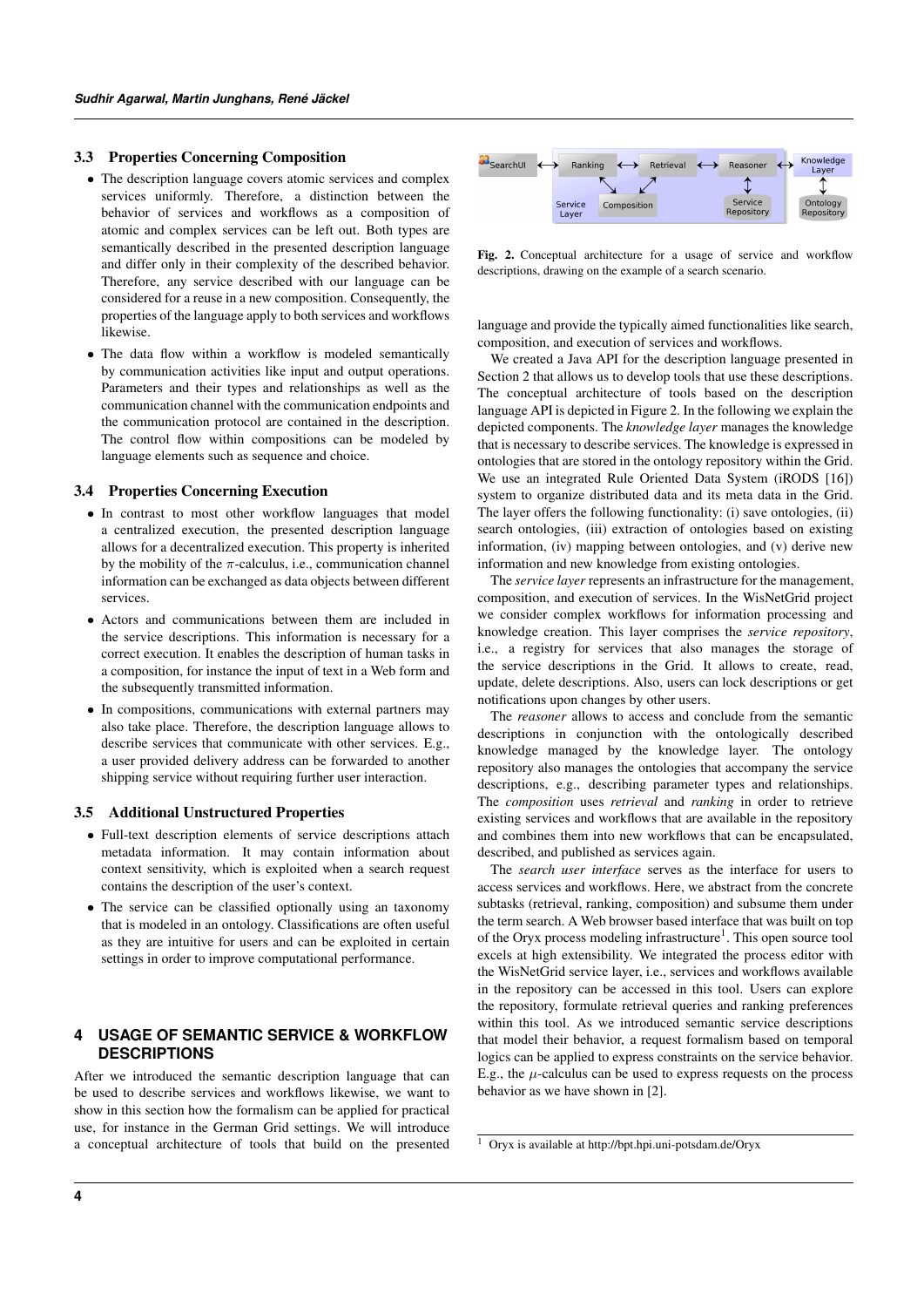Compositions can be easily create semi-automatically, that is, the composition assists the user during a manual workflow modeling task in the editor. Therefore, we defined a stencil set for the description language we presented in Section 2. By this, a user can manually create workflows using data and control flow constructs of the description language in a visual manner. Activities can be added, rearranged, and interconnected with easy drag and drop actions. Further properties for selected objects and the entire service are added in an additional widget.

As the process modeling tool is designated for editing process description without additional semantic information, e.g., BPMN, Petri Nets, among others, we also added the ability to add semantic information to workflows. OWL Ontologies can be imported and explored visually in a tree-shaped visualization based on concepts and relations besides the process model<sup>2</sup>. The process can be enriched with semantic information by dragging concepts and relations from the ontology view into the process model and drop it over a particular element, e.g., an input parameter. Finally, changed service and workflow description are directly saved into the repository.

#### **5 INTERLOGGRID SCENARIO**

In this section, we show an example workflow that is composed of electronic transport assisting. We have applied the presented workflow modeling approach to services and workflows of the logistics domain. The InterLogGrid project<sup>3</sup> investigates the application of the D-Grid infrastructure to the logistics domain. Electronic and real world transport services are typically composed into workflows that represent the freightage of goods including multi modality.

Atomic logistic services like accounting, route optimization, and the actual transport of freight from one location to another are described using OWL-S Profile [14]. That means, their functionalities are described by the four elements: sets of input and output parameters, a pre-condition, and an effect description. OWL-S Profile suffices the description of atomic activities, i.e., activities that do not interact with the user during the execution. The only communication of an atomic activity takes place within the provision of the input parameters at the invocation and the return of the output values to at the end of the execution.

**Example.** The workflow models a tracking process  $U$ , which can be embedded in further workflows by an process invocation @U{*expr*, *log*}. In our example, U receives the two arguments *expr* and *log* that represent the user's choice for tracing non standard freight and is composed out of different services that are invoked based on the user input. The process expression  $P_{std}$  is given below to foster readability.

$$
U(exp, log) \stackrel{def}{=} [-(expr \lor log)]P_{std} +
$$
  

$$
[expr] @U_{expr} \{\} + [log] @U_{log} \{\}
$$

Standard freight tracing is started if the user does not select express or logistic tracing, i.e., the condition  $\neg(exp \lor log)$  is true. Then, the user enters at port  $p$  a shipping number  $n$ . The local operation  $L_{\text{getID}}$  maps *n* to the freight identification code *id*. The tracing is invoked with *id* and the communication channel *q* to be used to return results as arguments. It retrieves the status *stat* of the freight. The process  $U_{std}$  waits for a return of the status at port q. Finally, the status is returned to the user by an output operation at port  $c$ .

$$
P_{std} = p(n) \cdot \mathcal{Q}L_{getID}(n)(id) \cdot \overline{c}\langle id \rangle.
$$
  

$$
\mathcal{Q}U_{trace}\{id, q\} \parallel q(stat) \cdot \overline{c}\langle stat \rangle.0
$$

Depending on the user selection,  $U_{\exp r}$  and  $U_{\log}$  are invoked as subprocesses in U. For tracing an express freight, the user has to provide the freight type *type* and the number *n* first. Then, based on the freight type, the local operation  $L_{lookup}$  determines in which system the shipping number *n* can be mapped to the unique ID *id*. Here, the result *x* of this local operation is the communication port that is used to query the freight id. The process  $U_{expr}$  sends *n* to the external provider and waits for the reply *id* on the same channel. The freight is traced and its status *stat* is returned to the user in the subsequent steps of  $U_{expr}$ .

$$
U_{expr} = p(\text{type}, n) \cdot \mathcal{Q}_{\text{Lookup}}(\text{type})(x) \cdot \overline{x} \langle n \rangle \cdot x(\text{id}).
$$
  

$$
\mathcal{Q}_{\text{trace}}\{\text{id}, q\} \parallel q(\text{stat}) \cdot \overline{c} \langle \text{stat} \rangle \cdot \mathbf{0}
$$

Dynamically determining the communication channel to be used as shown in this example is an advantage of the underlying  $\pi$ -calculus. The description of the third option of tracing logistic freight is omitted due to the space constraints.

# **6 RELATED WORK**

Quite a few approaches for describing composite Web services semantically have been proposed in recent years, the most known of them is perhaps OWL-S [17]. However, the lack of formal semantics of the OWL-S Process Model makes it hard to develop automatic verification (required for search) of service behavior described with OWL-S. In the following we investigate the relationship of different existing approaches to our service modeling approach.

The Web Service Description Language (WSDL [6]) allows for a description of exchanged messages of services with XML Schema. Further, the interface element relates inputs, outputs, and failures to the operations of the services. The bindings element describes how it can be invoked. However, the syntactical description model prevents a formal description of the service functionality. Semantic Annotations for WSDL and XML Schema (SAWSDL [9]) allows to attach ontologically described concepts to the elements of a WSDL service description. This is similar to our approach as we also link service descriptions to ontologies in order to gain machine interpretable service descriptions, which in turn can improve the task of automated search and composition. Universal Description Discovery and Integration (UDDI [7]) is an XML based registry and has been applied to WSDL [8] and SAWSDL [11] service descriptions. UDDI does allow to attach any kind of meta data to practically any elements of the data model (tModel). Although this could be utilized to add semantic information, the meta data is not considered during the discovery that UDDI provides. Also, SAWSDL lacks the ability to explicitly model the behavior, which does not allow to formulate temporal constraints on the behavior which is relevant for compositions.

 $\frac{2}{3}$  We allow to perform simple changes on ontologies with the tool directly, but for a change of complex axioms we rely on external OWL editors.

<sup>&</sup>lt;sup>3</sup> InterLogGrid is a research project funded by the German BMBF. More information is available at http://interloggrid.org.